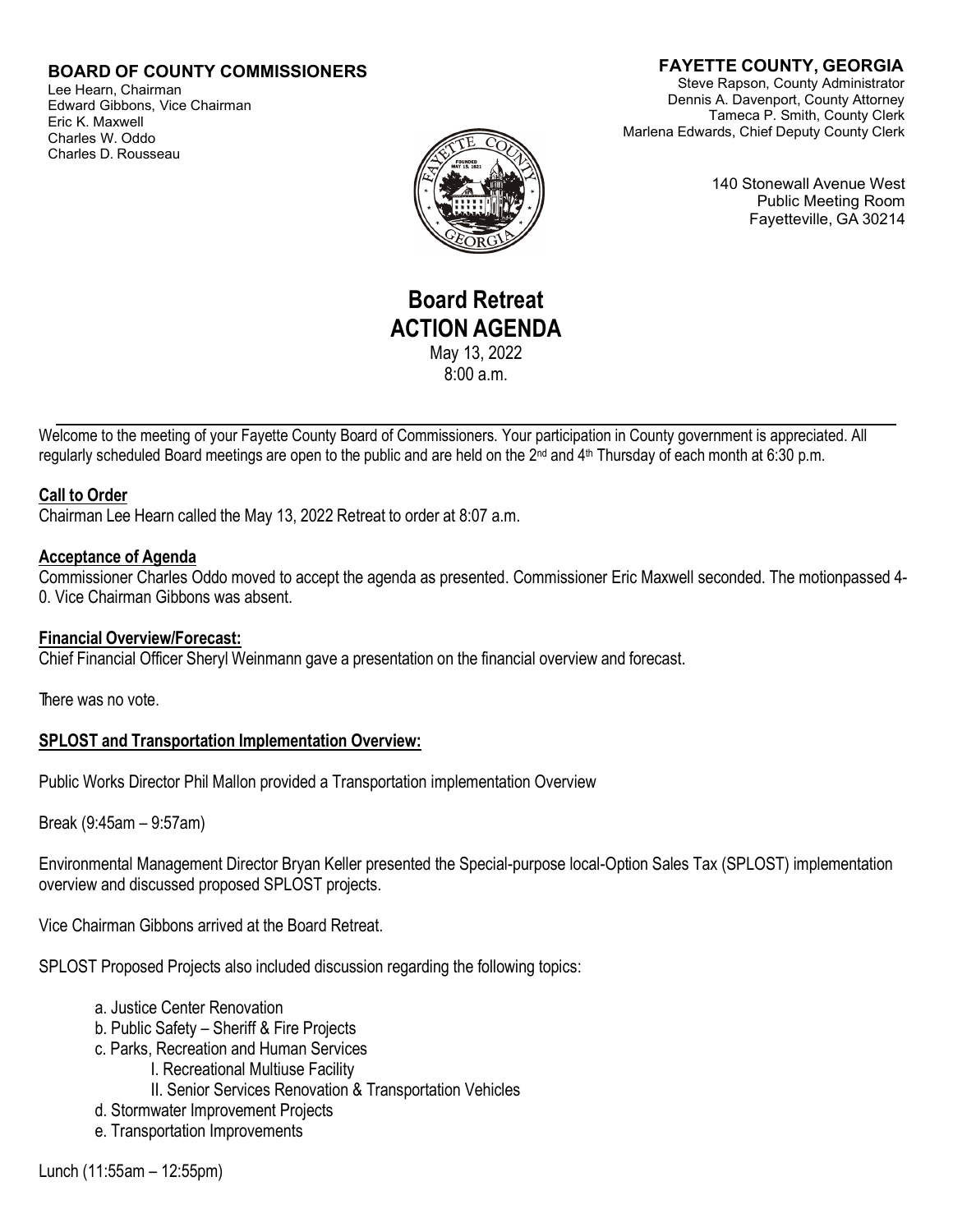County Administrator lead the discussion and provided an overview of the following topics:

- 1. Proposed Fee Revisions
	- a. Fire & EMS
	- b. Parks & Recreation
	- c. Water System

Break (1:40pm – 1:47pm) Commissioner Rousseau left the Board Retreat.

- 2. Public Works
	- a. Truck Route Policy Overview

Chairman Hearn moved to take no further action regarding the No thru truck ordinance. Vice Chairman Gibbons seconded. The motion passed 4-0.

- 3. Legal a. Parliamentary Procedures Overview
- 4. Water System Interconnectivity Update a. Hydraulic Model; LT Demand Projection; Wholesale Rate & Safe Yield Analysis
- 5. Signature Capital Project overview
	- a. Links Master Plan
		- I. Public Safety Training Facility & Tactical Training Track II. Fire/EMS Training Facility
	- b. Health Department Building Status Update
	- c. Animal Control Building Status Update
	- d. Elections Renovation Fire Station #4 Update
	- e. 911 Radio System Update

# **ADJOURNMENT:**

Chairman Hearn moved to adjourn the May 13, 2022 Board of Commissioners retreat. Commissioner Oddo seconded. The motion passed 4-0. Commissioner Rousseau was not present.

\_\_\_\_\_\_\_\_\_\_\_\_\_\_\_\_\_\_\_\_\_\_\_\_\_\_\_\_\_\_\_\_\_\_\_\_\_ Marlena M. Edwards, Chief Deputy County Clerk